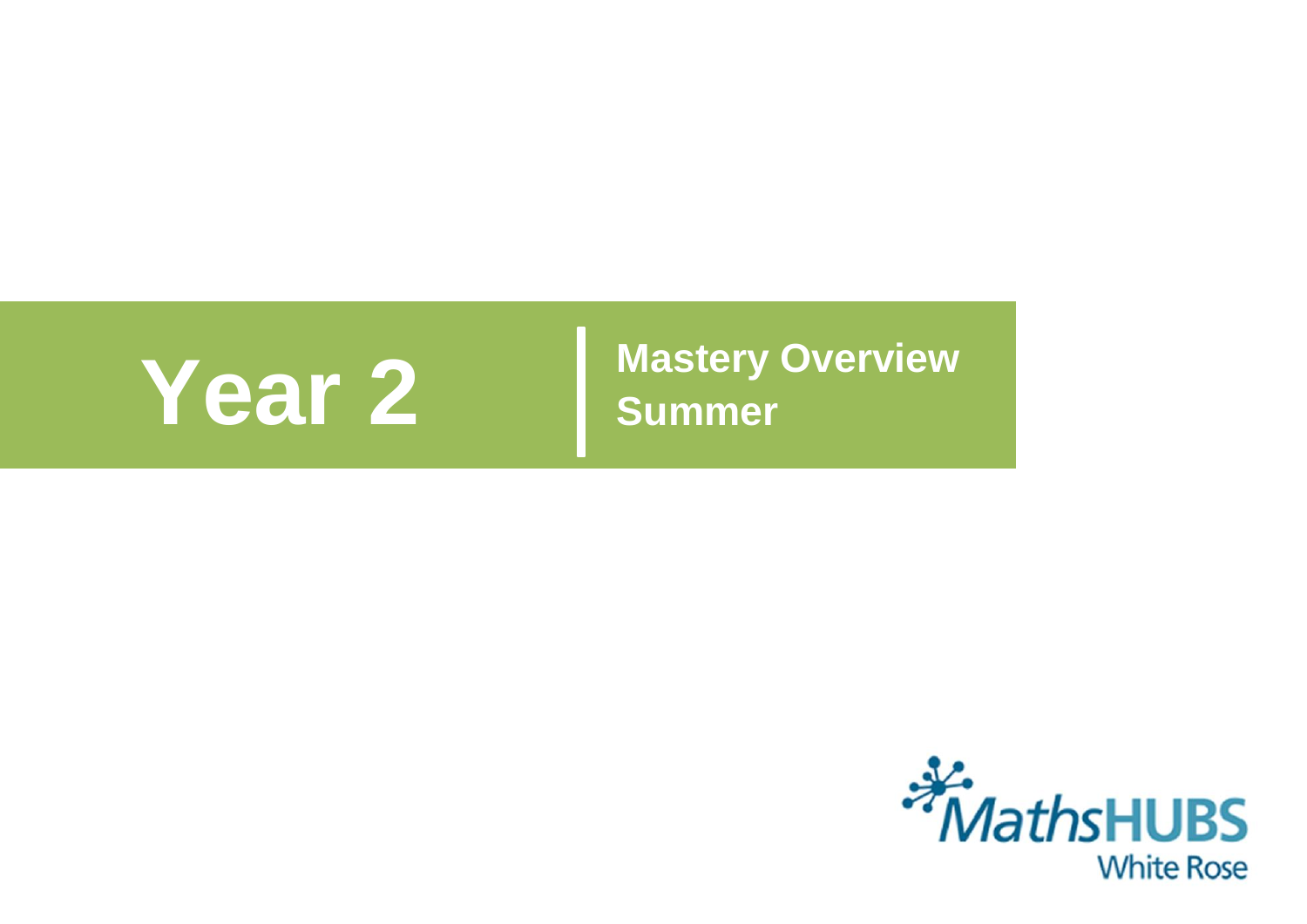### **SOL Overview**

As well as providing term by term overviews for the new National Curriculum, as a Maths Hub we are aiming to support primary schools by providing more detailed Schemes of Learning, which help teachers plan lessons on a day to day basis.

The following schemes provide exemplification for each of the objectives in our new term by term overviews, which are linked to the new National Curriculum. The schemes are broken down into fluency, reasoning and problem solving, which are the key aims of the curriculum. Each objective has with it examples of key questions, activities and resources that you can use in your classroom. These can be used in tandem with the mastery assessment materials that the NCETM have recently produced.

We hope you find them useful. If you have any comments about this document or have any suggestions please do get in touch.

Thank you for your continued support with all the work we are doing.

#### *The White Rose Maths Hub Team*

© Trinity Academy Halifax 2016 [mathshub@trinityacademyhalifax.org](mailto:mathshub@trinitYACADEMYHALIFAX.ORG)

### **Assessment**

Alongside these curriculum overviews, our aim is also to provide an assessment for each term's plan. Each assessment will be made up of two parts:

**Part 1:** Fluency based arithmetic practice **Part 2: Reasoning based questions** 

You can use these assessments to determine gaps in your students' knowledge and use them to plan support and intervention strategies.

The autumn and spring assessments are now available.

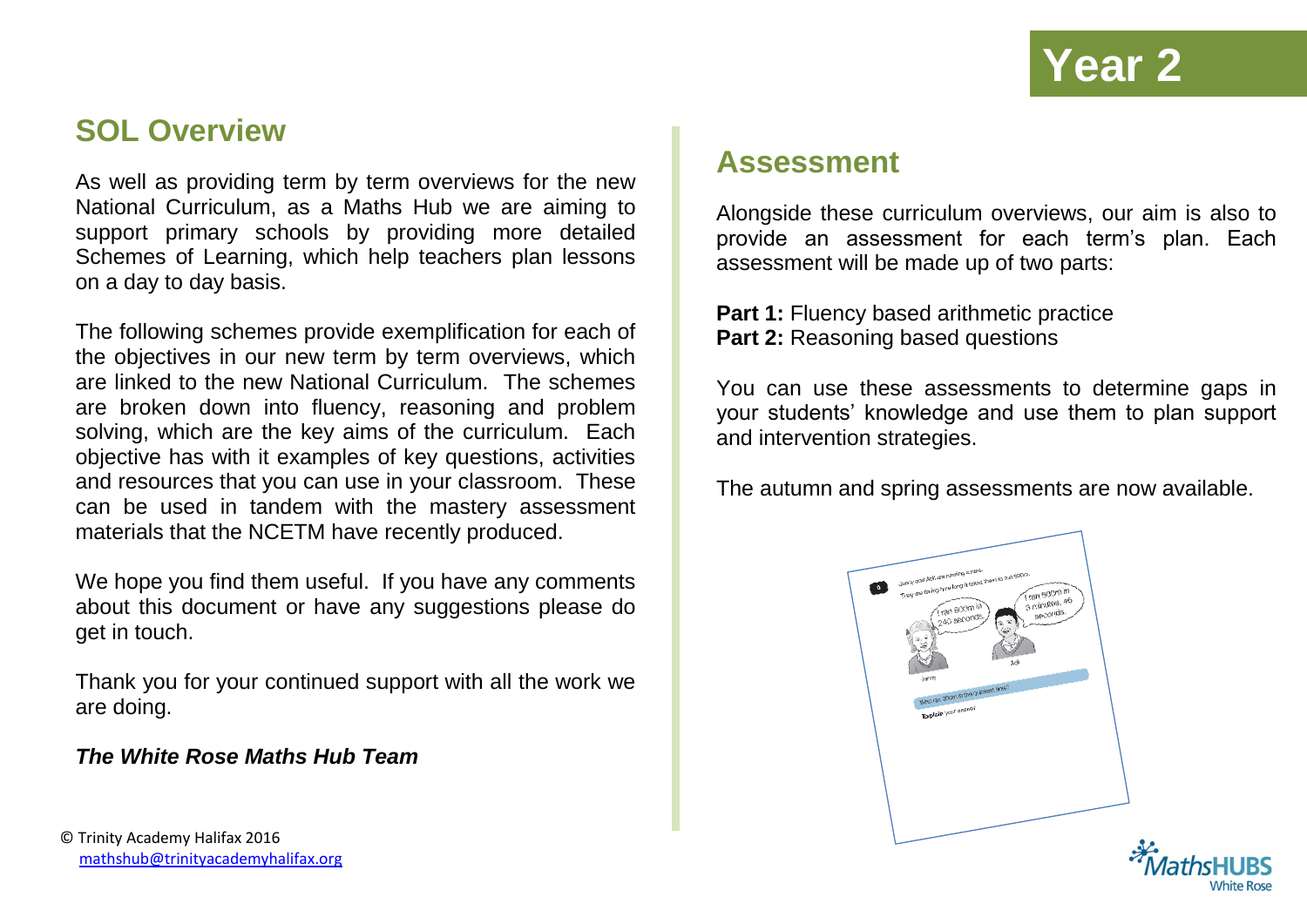## **Teaching for Mastery**

These overviews are designed to support a mastery approach to teaching and learning and have been designed to support the aims and objectives of the new National Curriculum.

The overviews:

- have number at their heart. A large proportion of time is spent reinforcing number to build competency.
- ensure teachers stay in the required key stage and support the ideal of depth before breadth.
- ensure students have the opportunity to stay together as they work through the schemes as a whole group.
- provide plenty of time to build reasoning and problem solving elements into the curriculum.

### **Concrete – Pictorial – Abstract**

As a hub we believe that all students, when introduced to a key new concept, should have the opportunity to build competency in this topic by taking this approach.

**Concrete** – students should have the opportunity to use concrete objects and manipulatives to help them understand what they are doing.

**Pictorial** – students should then build on this concrete approach by using pictorial representations. These representations can then be used to reason and solve problems.



**An example of a bar modelling diagram used to solve problems.**

**Abstract** – with the foundations firmly laid, students should be able to move to an abstract approach using numbers and key concepts with confidence.

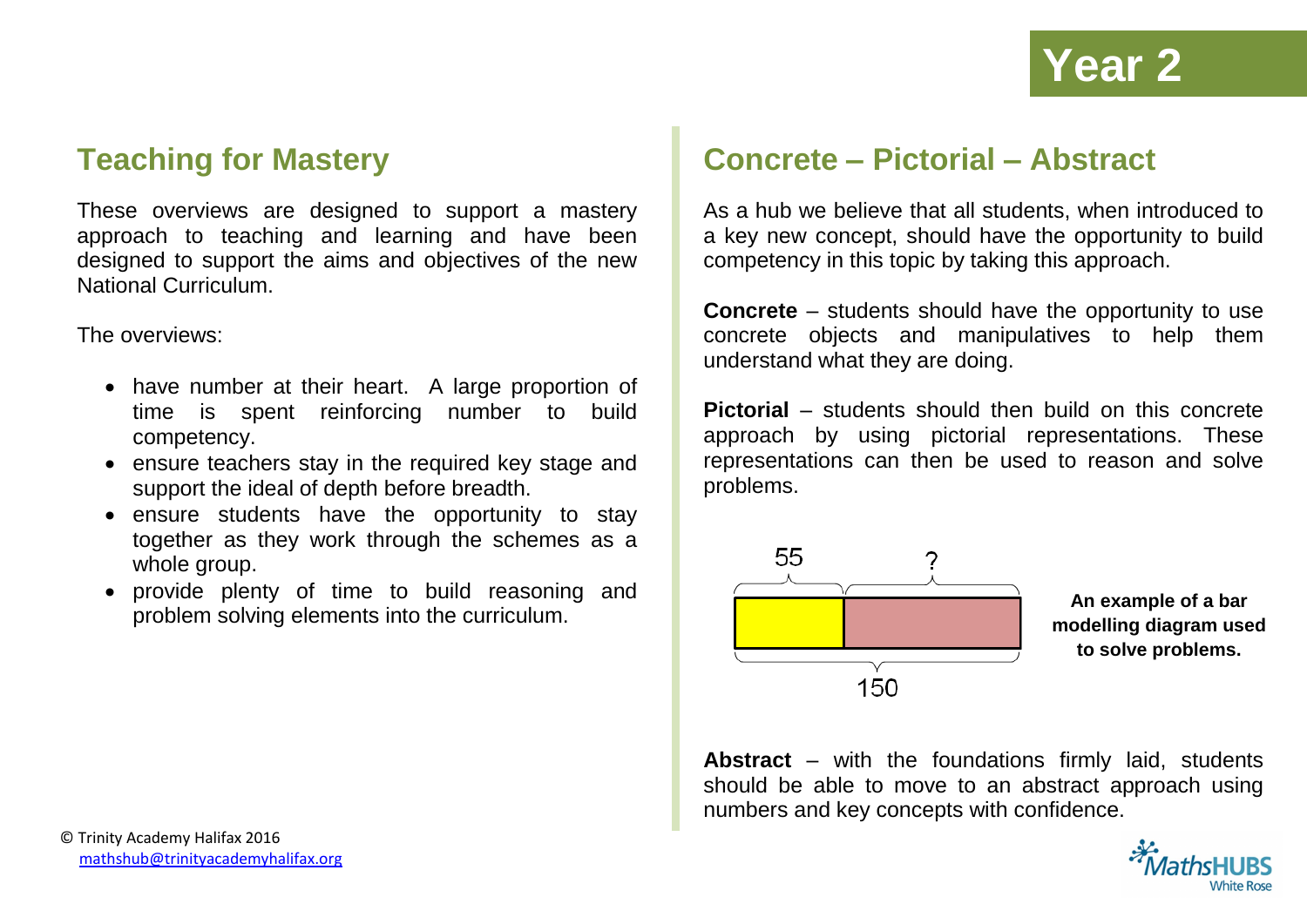## **Frequently Asked Questions**

### *We have bought one of the new Singapore textbooks. Can we use these curriculum plans?*

Many schools are starting to make use of a mastery textbook used in Singapore and China, the schemes have been designed to work alongside these textbooks. There are some variations in sequencing, but this should not cause a large number of issues.

#### *If we spend so much time on number work, how can we cover the rest of the curriculum?*

Students who have an excellent grasp of number make better mathematicians. Spending longer on mastering key topics will build a student's confidence and help secure understanding. This should mean that less time will need to be spent on other topics.

In addition schools that have been using these schemes already have used other subjects and topic time to teach and consolidate other areas of the mathematics curriculum.

### *My students have completed the assessment but they have not done well.*

This is your call as a school, however our recommendation is that you would spend some time with the whole group focussing on the areas of the curriculum that they do not appear to have grasped. If a couple of students have done well then these could be given rich tasks and deeper problems to build an even deeper understanding.

### *Can we really move straight to this curriculum plan if our students already have so many gaps in knowledge?*

The simple answer is yes. You might have to pick the correct starting point for your groups. This might not be in the relevant year group and you may have to do some consolidation work before.

These schemes work incredibly well if they are introduced from Year 1 and continued into Year 2, then into Year 3 and so on.

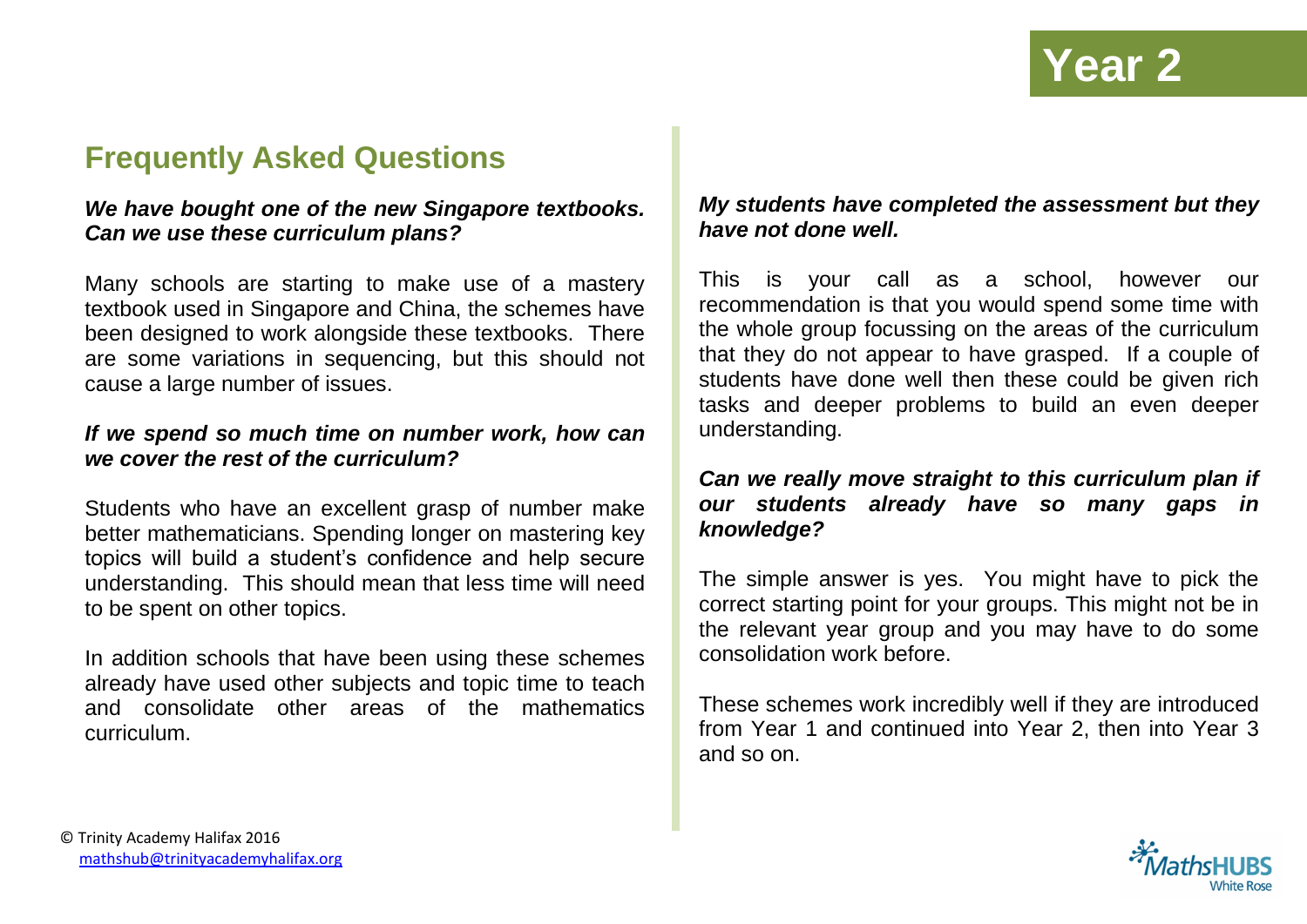## **Mixed Year & Reception Planning**

We have been working on mixed year and reception versions of our planning documentation and guidance. These have been created by teachers from across our region and wider. Working documents can be found in the Dropbox, although we hope that the final documents will be available later on in the summer term. Please contact the Hub if you would like any more information.

## **Problem Solving**

As a Hub we have produced a series of problems for KS1 and KS2. These can be found here.

<http://tinyurl.com/zfeq8gs>

We are hoping to release more in September. In addition to the schemes attached the NCETM have developed a fantastic series of problems, tasks and activities that can be used to support 'Teaching for Mastery'.

It will also give you a detailed idea of what it means to take a mastery approach across your school.

<https://www.ncetm.org.uk/resources/46689>



## **Everyone Can Succeed**

As a Maths Hub we believe that all students can succeed in mathematics. We do not believe that there are individuals who can do maths and those that cannot. A positive teacher mindset and strong subject knowledge are key to student success in mathematics.

### **More Information**

If you would like more information on 'Teaching for Mastery' you can contact the White Rose Maths Hub at [mathshub@trinityacademyhalifax.org](mailto:mathshub@trinityacademyhalifax.org)

We are offering courses on:

- Bar Modelling
- Teaching for Mastery
- Year group subject specialism intensive courses become a Maths expert.

Our monthly newsletter also contains the latest initiatives we are involved with. We are looking to improve maths across our area and on a wider scale by working with other Maths Hubs across the country.

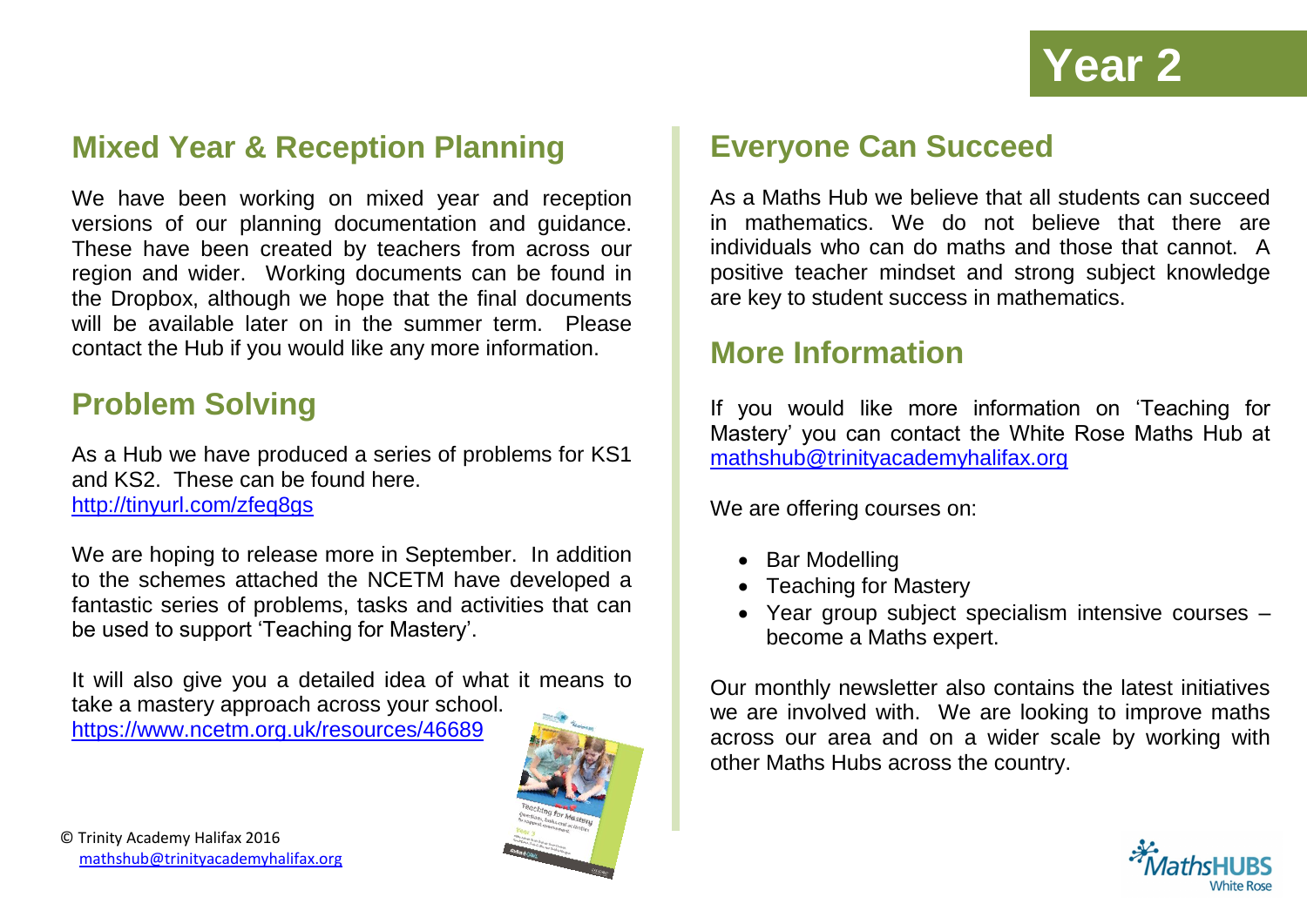# **Year 2 Overview**

|        | Week 1                                                                                                  | Week 2 | Week 3 | Week 4                                  | Week 5       | Week 6                                                     | Week 7                        | Week 8                                        | Week 9        | Week 10                            | Week 11 | Week 12 |
|--------|---------------------------------------------------------------------------------------------------------|--------|--------|-----------------------------------------|--------------|------------------------------------------------------------|-------------------------------|-----------------------------------------------|---------------|------------------------------------|---------|---------|
| Autumn | <b>Number: Place</b><br>Value                                                                           |        |        | <b>Number: Addition and Subtraction</b> |              |                                                            |                               | <b>Measurement:</b><br><b>Length and Mass</b> | <b>Graphs</b> | <b>Multiplication and Division</b> |         |         |
| Spring | <b>Measurement: Money</b>                                                                               |        |        |                                         | <b>Shape</b> | <b>Geometry: Properties of</b><br><b>Number: Fractions</b> |                               |                                               |               |                                    |         |         |
| Summer | <b>Measurement:</b><br><b>Measurement:</b><br><b>Capacity, Volume</b><br><b>Time</b><br>and Temperature |        |        |                                         |              |                                                            | <b>Post SATs Project Work</b> |                                               |               |                                    |         |         |

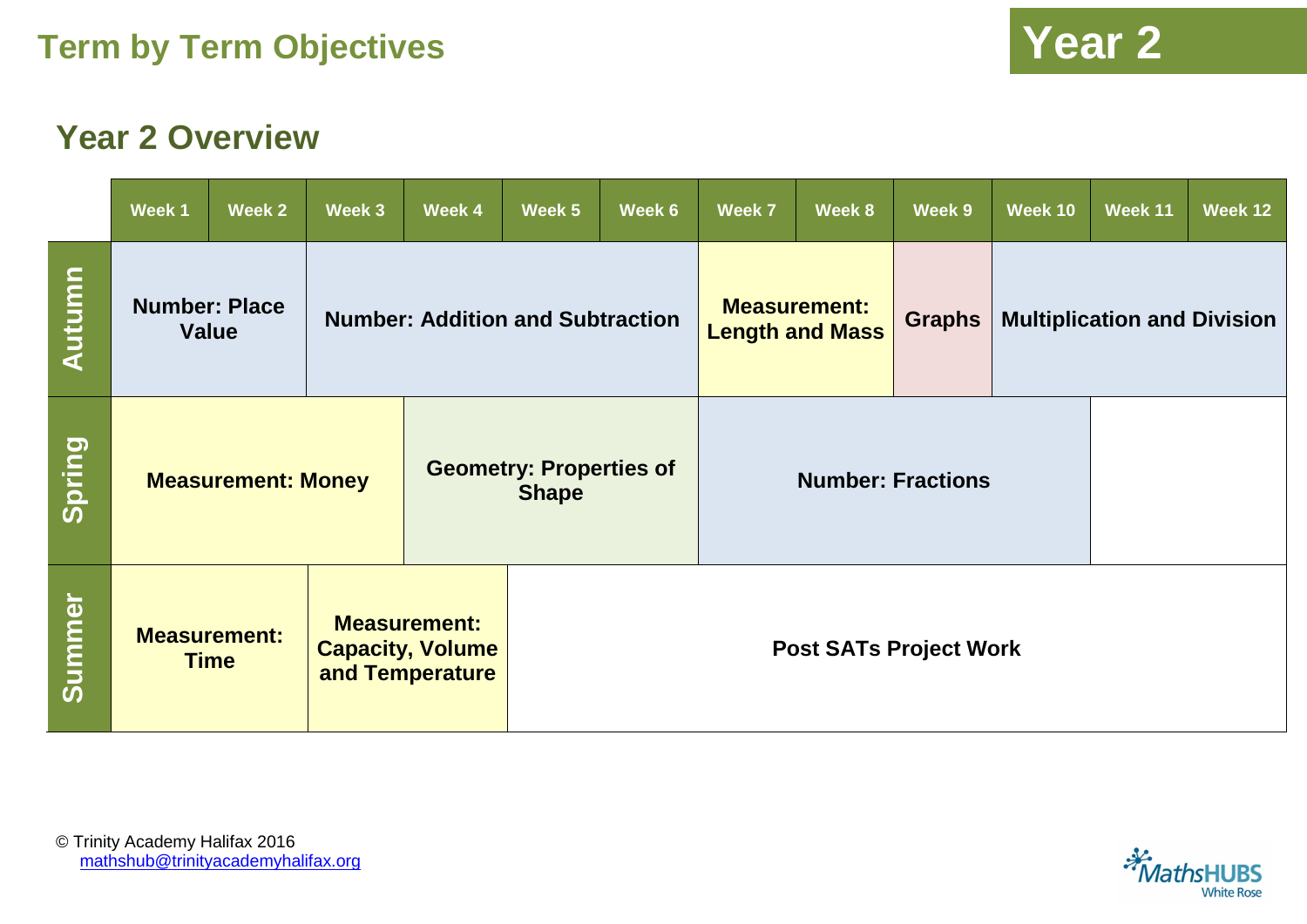| <b>Year Group</b> |  |        | Y2     | <b>Term</b> | <b>Summer</b> |        |        |  |
|-------------------|--|--------|--------|-------------|---------------|--------|--------|--|
| Week 1            |  | Week 2 | Week 3 |             | Week 4        | Week 5 | Week 6 |  |

| Week 1                                                                         | Week 2 | Week 3                                                                         | Week 4 | Week 5                 | Week 6 | Week 7 | Week 8 | Week 9 | Week 10 | Week 11 | Week 12 |
|--------------------------------------------------------------------------------|--------|--------------------------------------------------------------------------------|--------|------------------------|--------|--------|--------|--------|---------|---------|---------|
| <b>Measurement</b><br>Tell and write the time to                               |        | <b>Measurement</b><br>Choose and use                                           |        | Post SATs Project Work |        |        |        |        |         |         |         |
| five minutes, including<br>quarter past/to the hour<br>and draw the hands on a |        | appropriate standard<br>units to estimate and<br>measure capacity (I/ml)       |        |                        |        |        |        |        |         |         |         |
| clock face to show these<br>times.                                             |        | and temperature (°C) to<br>the nearest appropriate<br>unit, using thermometers |        |                        |        |        |        |        |         |         |         |
| Know the number of<br>minutes in an hour & the                                 |        | and measuring vessels.                                                         |        |                        |        |        |        |        |         |         |         |
| number of hours in a day.                                                      |        | Compare and order<br>volume/capacity &                                         |        |                        |        |        |        |        |         |         |         |
| <b>Compare and sequence</b><br>intervals of time.                              |        | record the results using<br>$>$ , $<$ and $=$ .                                |        |                        |        |        |        |        |         |         |         |
|                                                                                |        |                                                                                |        |                        |        |        |        |        |         |         |         |
|                                                                                |        |                                                                                |        |                        |        |        |        |        |         |         |         |
|                                                                                |        |                                                                                |        |                        |        |        |        |        |         |         |         |
|                                                                                |        |                                                                                |        |                        |        |        |        |        |         |         |         |
|                                                                                |        |                                                                                |        |                        |        |        |        |        |         |         |         |
|                                                                                |        |                                                                                |        |                        |        |        |        |        |         |         |         |

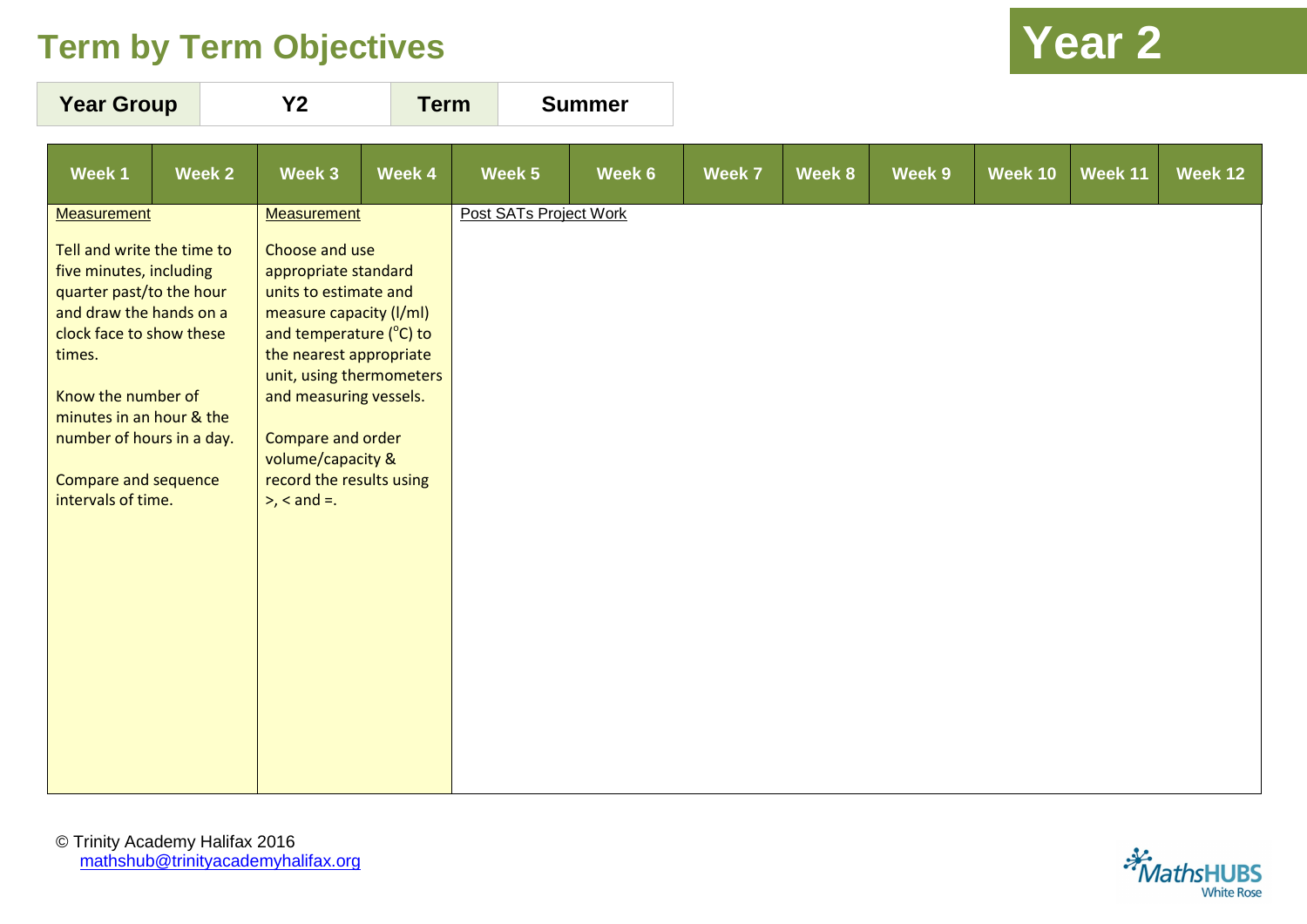|             | <b>Year 2 Summer</b>                                                                                                                         |                                                                                                                                                                                                                                                                                                                                                                                                                              |                                                                                                                                                                                                                                                                                                                                                                                                                                                                            |                                                                                                                                                                                                                                                                                                         |  |  |  |  |  |  |
|-------------|----------------------------------------------------------------------------------------------------------------------------------------------|------------------------------------------------------------------------------------------------------------------------------------------------------------------------------------------------------------------------------------------------------------------------------------------------------------------------------------------------------------------------------------------------------------------------------|----------------------------------------------------------------------------------------------------------------------------------------------------------------------------------------------------------------------------------------------------------------------------------------------------------------------------------------------------------------------------------------------------------------------------------------------------------------------------|---------------------------------------------------------------------------------------------------------------------------------------------------------------------------------------------------------------------------------------------------------------------------------------------------------|--|--|--|--|--|--|
|             | <b>National Curriculum Statement</b>                                                                                                         | All Students                                                                                                                                                                                                                                                                                                                                                                                                                 |                                                                                                                                                                                                                                                                                                                                                                                                                                                                            |                                                                                                                                                                                                                                                                                                         |  |  |  |  |  |  |
|             |                                                                                                                                              | Fluency                                                                                                                                                                                                                                                                                                                                                                                                                      | Reasoning                                                                                                                                                                                                                                                                                                                                                                                                                                                                  | Problem Solving                                                                                                                                                                                                                                                                                         |  |  |  |  |  |  |
| Measurement | Tell and write the time to five<br>minutes, including quarter past/to<br>the hour and draw the hands on a<br>clock face to show these times. | Lily starts school at<br>$\bullet$<br>8:45am. She arrives 10<br>minutes early. Show what<br>time she arrived on the<br>clock.<br>What time is the clock<br>showing?<br>Complete the missing<br>$\bullet$<br>times.<br>James wakes up at 6:50am.<br>15 minutes later, he eats<br>his cereal. This takes him 5<br>minutes. It is now ______.<br>Half an hour later the time<br>is _______. This is when he<br>arrives at work. | At a supermarket, the<br>$\bullet$<br>workers take turns to have<br>a break. All breaks start at<br>either quarter past and<br>quarter to and end at<br>either quarter past or<br>quarter to.<br>What are the two lengths<br>of break times? How do<br>you know?<br>The big hand on the clock<br>$\bullet$<br>is pointing to the 8 and<br>small hand is pointing to<br>the 8. What time is it? How<br>do you know?<br>Which clock is showing 10<br>past 5?<br>Explain why. | Put these clocks in order<br>$\bullet$<br>Look at these 3 clocks. What might<br>$\bullet$<br>you be doing at these times in the<br>day?<br>Sammy starts her questions at 11:10<br>$\bullet$<br>It takes her 5 minutes per question.<br>She finishes at 11:55<br>How many questions did she<br>complete? |  |  |  |  |  |  |



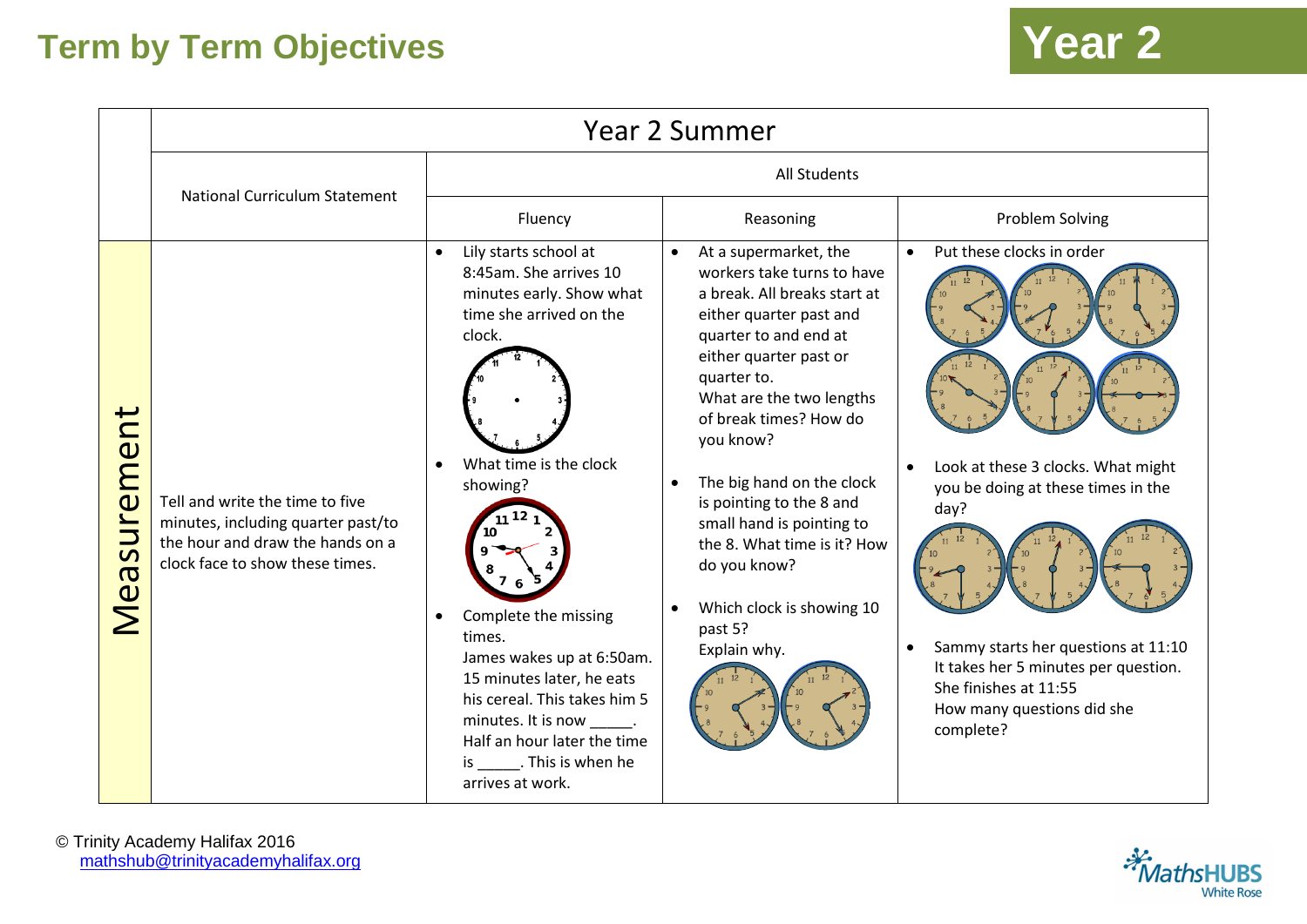| Measurement | Know the number of minutes in an<br>hour & the number of hours in a day. | The petals of the flower<br>$\bullet$<br>that shows how many<br>minutes have passed the<br>hour have fallen off. Can<br>you put them back in the<br>right order?<br>40<br>-5.<br>20<br>50<br>45<br>25<br>30<br>15<br>10<br>55<br>35<br>60<br>Amie arrives to a party at<br>4:30pm. She leaves at<br>5:30pm. How long did she<br>stay?<br>Tell me in hours and then<br>in minutes.<br>Tell me:<br>$\bullet$<br>The number of minutes in<br>an hour.<br>The number of hours in a<br>day. | $\bullet$ | Nick is looking at the<br>amount of minutes in one<br>hour and two hours.<br>1 hour = $60$ minutes<br>2 hours = $120$ minutes<br>He says, "The amount of<br>minutes are doubling each<br>time. To find how many<br>minutes are in 3 hours I<br>will double 120 minutes."<br>Is he correct?<br>True or false?<br>There are more minutes in<br>the day than there are<br>hours.<br>Explain why.<br>Kim says "If you are looking<br>at a clock and adding 3<br>hours on, the minutes do<br>not change".<br>Is she correct? Prove it! | Show all the different ways you can<br>$\bullet$<br>calculate how many hours are in 2<br>days.<br>Play pairs - create a set of cards with<br>time facts. When two cards are<br>turned over that equal the same<br>length of time then that person wins<br>those cards e.g.<br>24 hours<br>1 day<br>Half a day<br>12 hours |
|-------------|--------------------------------------------------------------------------|----------------------------------------------------------------------------------------------------------------------------------------------------------------------------------------------------------------------------------------------------------------------------------------------------------------------------------------------------------------------------------------------------------------------------------------------------------------------------------------|-----------|-----------------------------------------------------------------------------------------------------------------------------------------------------------------------------------------------------------------------------------------------------------------------------------------------------------------------------------------------------------------------------------------------------------------------------------------------------------------------------------------------------------------------------------|---------------------------------------------------------------------------------------------------------------------------------------------------------------------------------------------------------------------------------------------------------------------------------------------------------------------------|
|             |                                                                          |                                                                                                                                                                                                                                                                                                                                                                                                                                                                                        |           |                                                                                                                                                                                                                                                                                                                                                                                                                                                                                                                                   |                                                                                                                                                                                                                                                                                                                           |

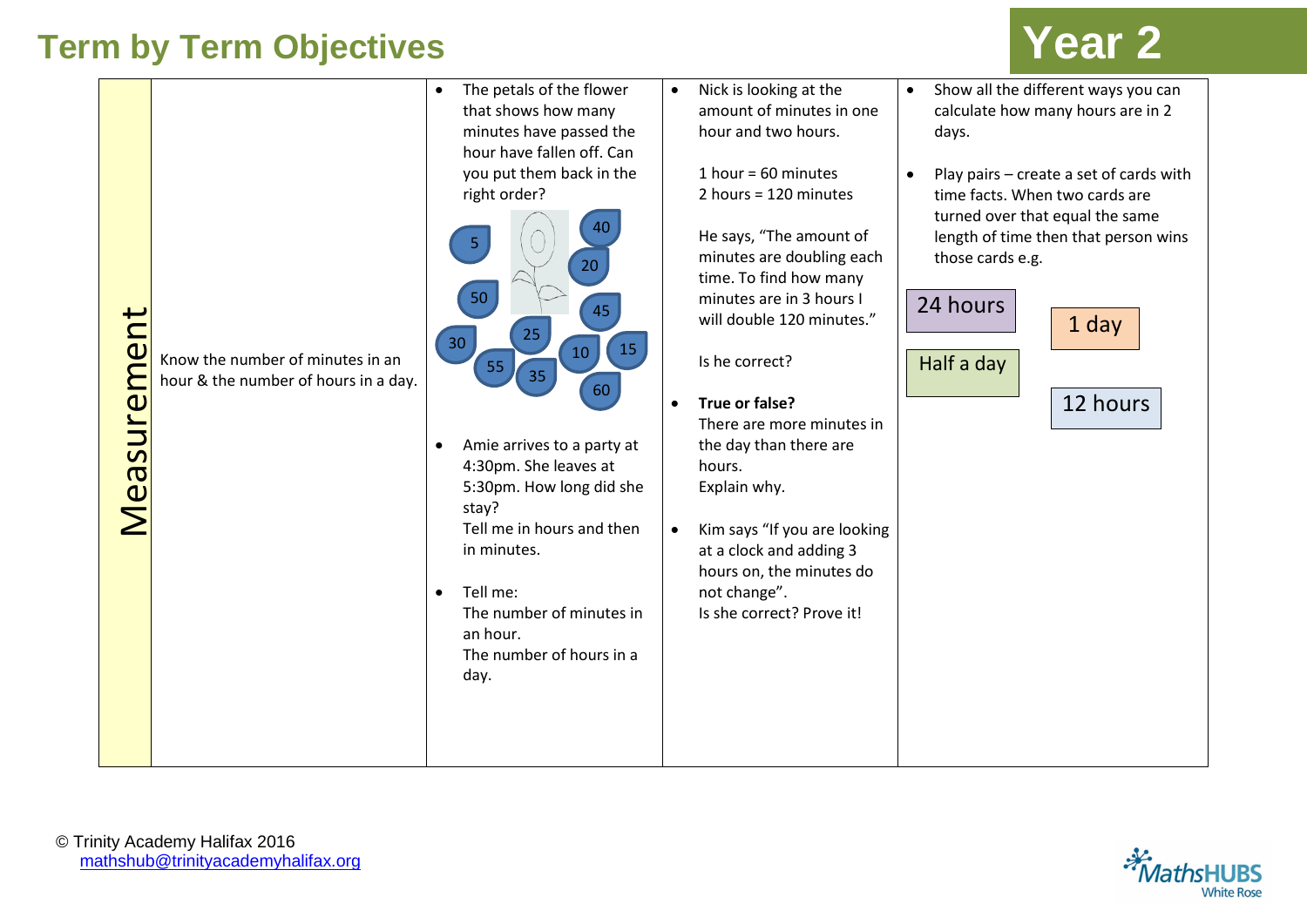

|             |                                            | Which is greater?<br>$\bullet$                                                                                                                  | Amee is planning her birthday. She<br>Beth needs to be in Leeds<br>$\bullet$<br>for a film showing that<br>wants to plan something to do from                                                                                                                                                                                                                                                                                      |
|-------------|--------------------------------------------|-------------------------------------------------------------------------------------------------------------------------------------------------|------------------------------------------------------------------------------------------------------------------------------------------------------------------------------------------------------------------------------------------------------------------------------------------------------------------------------------------------------------------------------------------------------------------------------------|
| Vleasuremen |                                            | Half an hour<br>45 minutes                                                                                                                      | starts at 4 o'clock. She can<br>9am to 5pm.<br>Here are the things she wants to do:<br>either:                                                                                                                                                                                                                                                                                                                                     |
|             |                                            | 60 minutes<br>1 hour<br>Order these from the<br>$\bullet$<br>earliest time to the latest<br>time:                                               | Get the 3:20 bus that<br>visit the zoo (3 hours)<br>go to Pizza Hut (1 hour and a half)<br>takes half an hour<br>Have breakfast (half an hour)<br>or<br>Play party games (1 hour)<br>Get the 3:30 train that<br>$\overline{\phantom{a}}$<br>takes 30 minutes.<br>Watch a film (2 hours)<br>$\overline{\phantom{a}}$<br>Which should she take and<br>Create a timetable for Amee's day.<br>why?<br>Share and compare with a friend. |
|             | Compare and sequence intervals of<br>time. | Half past 2<br>3 o'clock<br>1 o'clock<br>Quarter to 3                                                                                           | Kassie records the time<br>$\bullet$<br>every half an hour. Her<br>A football match kicks off at 1pm.<br>$\bullet$<br>Half time is 45 minutes later.<br>sequence looks like this<br>11:15, 11:45, 12:15, 12:45,<br>Full time is 2:50pm.<br>The first and second half are equal in<br>1:15, 1:45<br>What do you notice?<br>length.<br>Can you explain why this<br>How long was half time?<br>happens?                               |
|             |                                            | Andy worked from half<br>past 10 until 2 o'clock.<br>Kat worked from 3 o'clock<br>till 6 o'clock.<br>Who worked the shortest<br>amount of time? | Which is time is longer?<br>$\bullet$<br>43 minutes or 10 minutes<br>less than an hour.<br>Explain how you know.                                                                                                                                                                                                                                                                                                                   |
|             |                                            |                                                                                                                                                 |                                                                                                                                                                                                                                                                                                                                                                                                                                    |

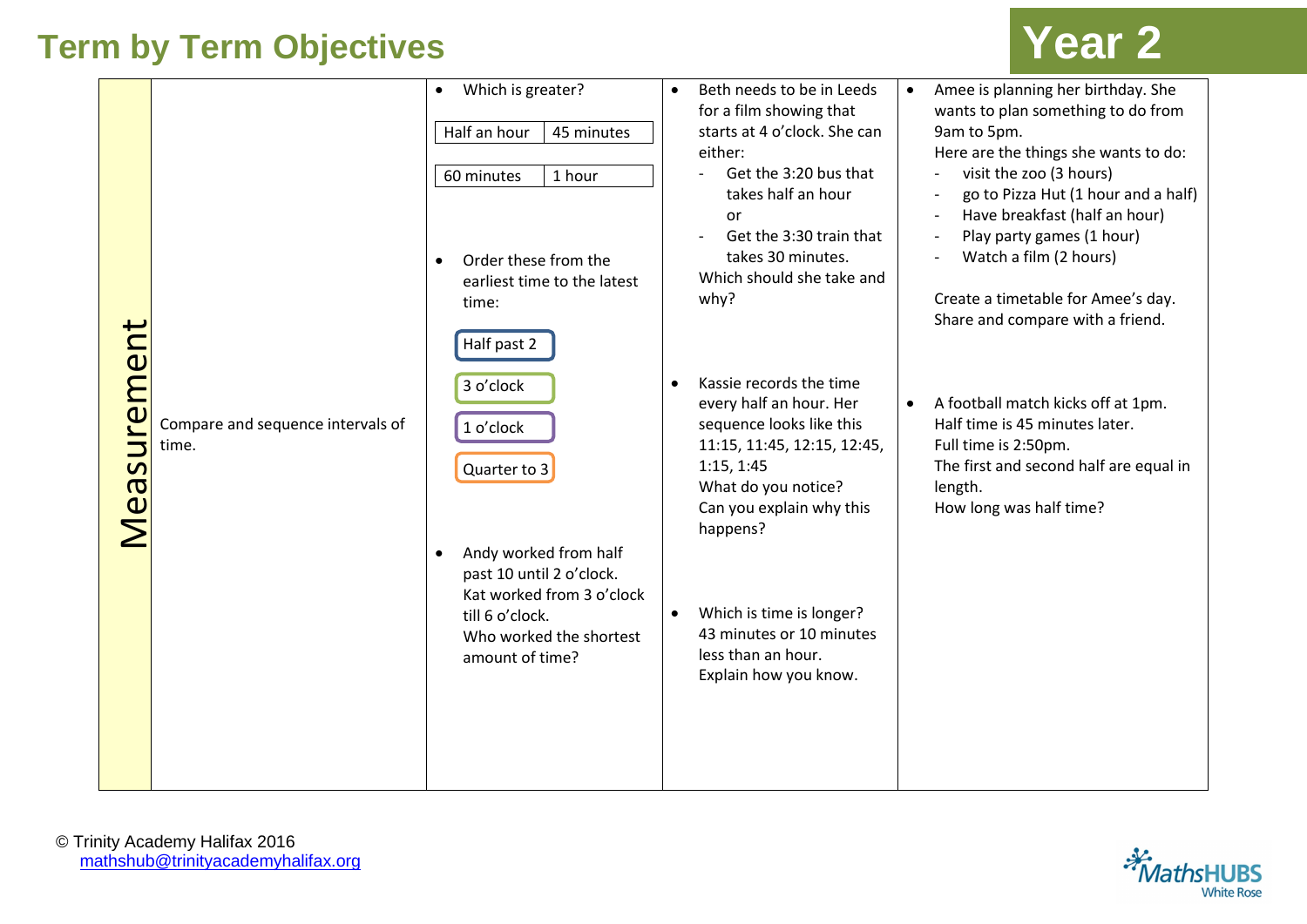| $\overline{\phantom{a}}$<br><b>D</b><br>urem<br>$\overline{S}$<br>Mea | Choose and use appropriate<br>standard units to estimate and<br>measure capacity (I/ml) and<br>temperature ( $^{\circ}$ C) to the nearest<br>appropriate unit, using<br>thermometers and measuring<br>vessels. | How much water is in the<br>$\bullet$<br>container?<br>100mL<br>80<br>What temperature is the<br>$\bullet$<br>classroom?<br>$\equiv$ 100<br>80<br>60<br>40<br>20<br>$\Omega$<br>$-20$<br>Choose the appropriate<br>$\bullet$<br>unit to measure how much<br>water is used in a shower.<br>ml or l | $\bullet$<br>$\bullet$<br>$\bullet$ | Class 2 were recording the<br>temperatures of 2 classes<br>at different times of the<br>day.<br>Two classrooms, in the<br>same building, had a<br>difference of 6°c at 12<br>noon. Why might this be?<br>Sometimes, always, never<br>Liquid can be measured in<br>millilitres.<br>Sarah's 1L bucket has a<br>hole in it. She needs<br>exactly 1L to water the<br>plants.<br>She has a 250ml measuring<br>jug.<br>Can she use this? | Below is a table of temperatures.<br>$\bullet$<br>what they will be doing at 1pm.<br>Relate this to the temperature.<br>City<br>Leeds<br>Barcelona<br>$\bullet$<br>width and height.<br>Estimate how much is in each<br>container.<br>Record your results in the table<br>below.<br>Container | Estimate | $14^{\circ}$ c<br>$32^{\circ}$ c | Write a story about each place and<br>Temp (°c) at 1pm<br>Gather different sized containers in<br>Actual |
|-----------------------------------------------------------------------|----------------------------------------------------------------------------------------------------------------------------------------------------------------------------------------------------------------|---------------------------------------------------------------------------------------------------------------------------------------------------------------------------------------------------------------------------------------------------------------------------------------------------|-------------------------------------|------------------------------------------------------------------------------------------------------------------------------------------------------------------------------------------------------------------------------------------------------------------------------------------------------------------------------------------------------------------------------------------------------------------------------------|-----------------------------------------------------------------------------------------------------------------------------------------------------------------------------------------------------------------------------------------------------------------------------------------------|----------|----------------------------------|----------------------------------------------------------------------------------------------------------|
|                                                                       |                                                                                                                                                                                                                |                                                                                                                                                                                                                                                                                                   |                                     |                                                                                                                                                                                                                                                                                                                                                                                                                                    |                                                                                                                                                                                                                                                                                               |          |                                  |                                                                                                          |